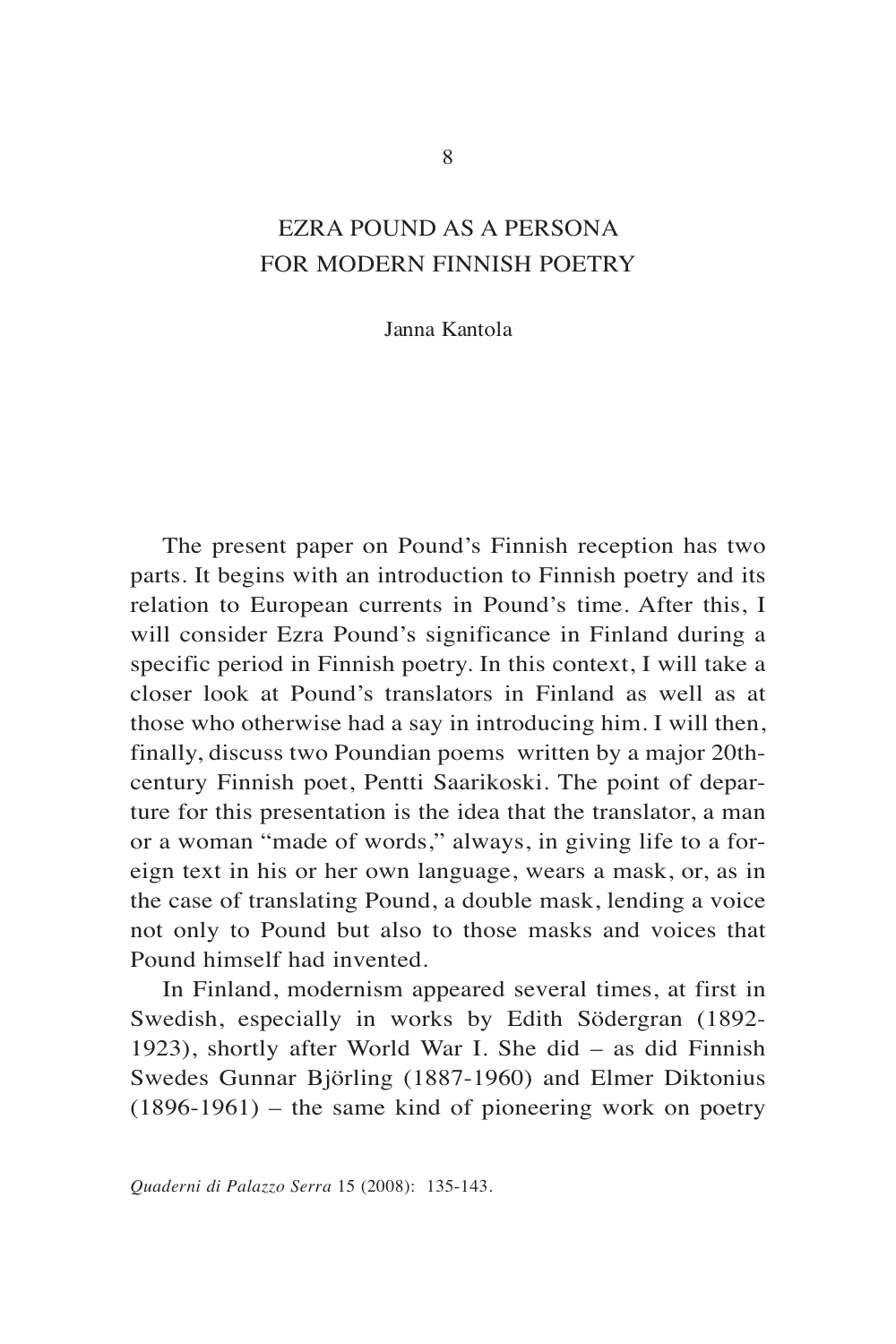written in Swedish, that Pound and Eliot did on poetry written in English, and at the same time. In the 1920s, chic European movements such as cubism, futurism, and expressionism, arrived in Finland almost without delay. New kinds of experiments in Finnish were undertaken by poets Aaro Hellaakoski (1896-1952) and Katri Vala (1901-44), and by essayist and pamphleteer Olavi Paavolainen (1903-64). In a bigger way, modernism, and the modern world, was brought to Finland by a group called *Tulenkantajat*, The Firebearers who in their manifesto of 1928 declared the sacredness of art and life as well as called for openness towards Europe and its fashionable topics. In addition, an extreme openness towards the English language was put forward especially in the group's journal *Tulenkantajat*. The very first Pound translation, of the poem "Salutation" (1916), was published in this journal, 5/1933. The poem – "Tervehdys" in Finnish – was translated by Katri Vala.

The third, and for many Finns *the* modernist period in Finland, begins in the 1950s. This very late modernism drew its inspiration from various sources and literatures, equally Eastern and Western, and it was characterized by an extensive use of figurative language and powerful images. These modernist features continued to flourish over several decades. The major and the best known poets of this period beginning in the 1950s are, without question, Paavo Haavikko (b. 1931), Eeva-Liisa Manner (1921-1995) and Pentti Saarikoski (1937- 1983). It was during the latter period of Finnish modernism that Pound was introduced, more extensively, to the Finnish audience. This was of course done through translation, that has always played an important role in a small linguistic community like Finland.

The translation in the early *Tulenkantajat* magazine escaped wider attention, and thus Pound's poems kept their novelty value for decades to come in Finland. An anthology of Western poetry from the 11th to the 20th century, *Tuhat*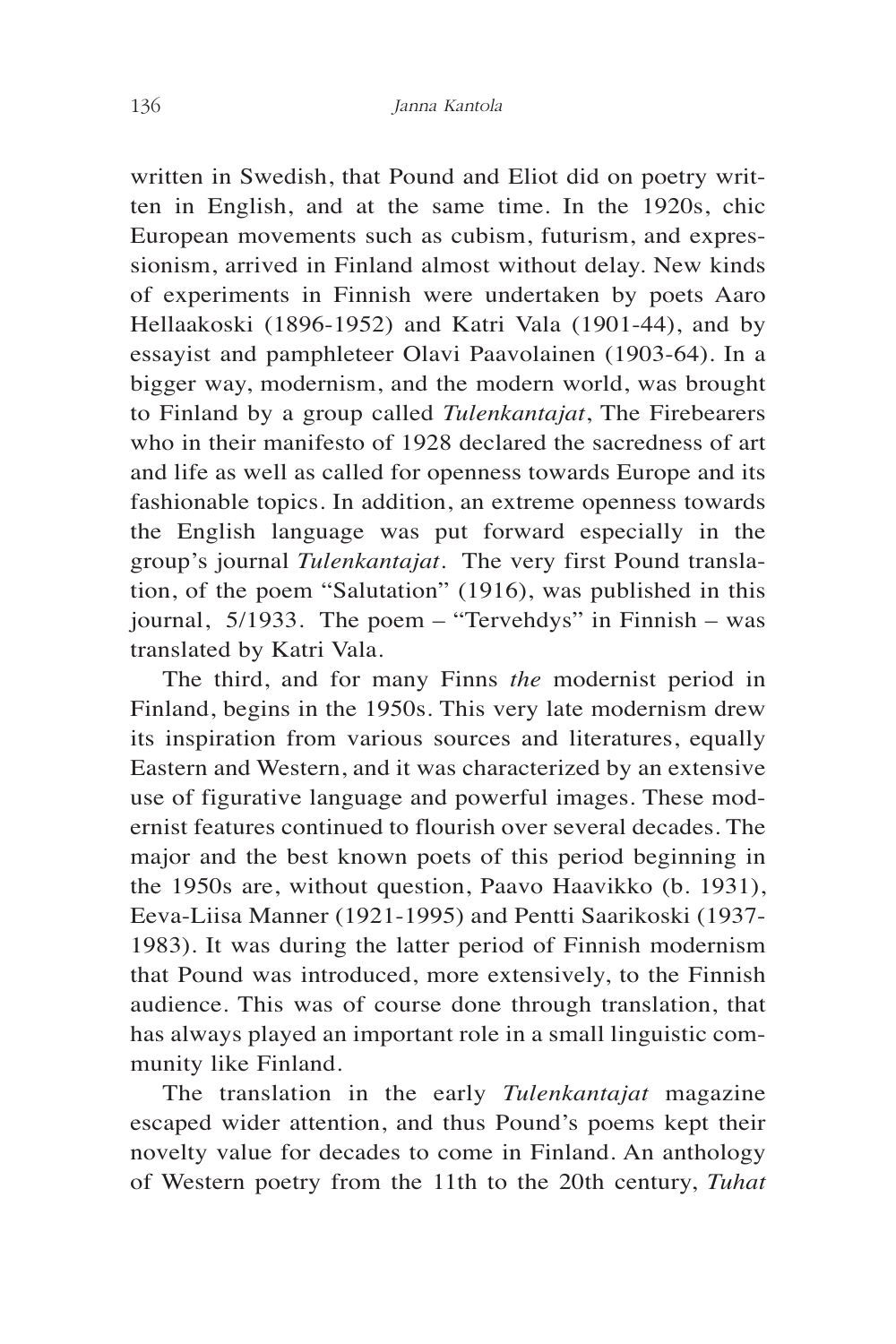*laulujen vuotta*, was published in 1957 in Aale Tynni's translation. Six poems by Pound were included: "Ballatetta," "The Altar," "In a Station of the Metro," "Embankment," an excerpt from "Canto 81" and "E. P. Ode pour l'Élection de son Sépulchre". Although the anthology is bilingual – always including the original poem, whether Greek, Italian, Danish, English, etc. – Tynni is, however, very timorous in her decisions, and constantly explains more than would perhaps have been necessary. The first book entirely by Pound to be published in Finland was *ABC of Reading*, in Finnish *Lukemisen aakkoset* (1967), and it was translated by critic Hannu Launonen and poet Lassi Saastamoinen. The book was published by Otava Publishing Company in which Tuomas Anhava (1927-2001), the future translator of Pound's poems, had been influential. *Personae: valikoima runoja vuosilta 1908–1919* was published in Anhava's translation as late as 1976. It was based – according to the title – on Pound's collected *Personae*. The Finnish translation was, however, much more concise than the original. *Cantos I–XXX* had been translated into Swedish in 1969, and this probably had an impact on Anhava's work as he was fluent in Swedish.

One of the leading modernists of Finnish poetry in 1950, working within the tradition of Pound and Eliot, Tuomas Anhava, had at the time the most prominent role in making Pound news in Finland. Besides being known for his own writing, he made his mark as a critic, a publisher and a translator. He himself thought more highly of the translations than of his own poetry (Liukkonen 220). He wrote poetry for fourteen years, from 1952 to 1966, five volumes and collected poems that appeared in 1967. Anhava was a perfectionist in his own writing, and interested in others, and consequently in the aesthetics of modern poetry. He translated twenty volumes and published plentyful translations in literary magazines. Before the influential Pound volume of 1976, he had published the contents in literary magazines. From 1966 to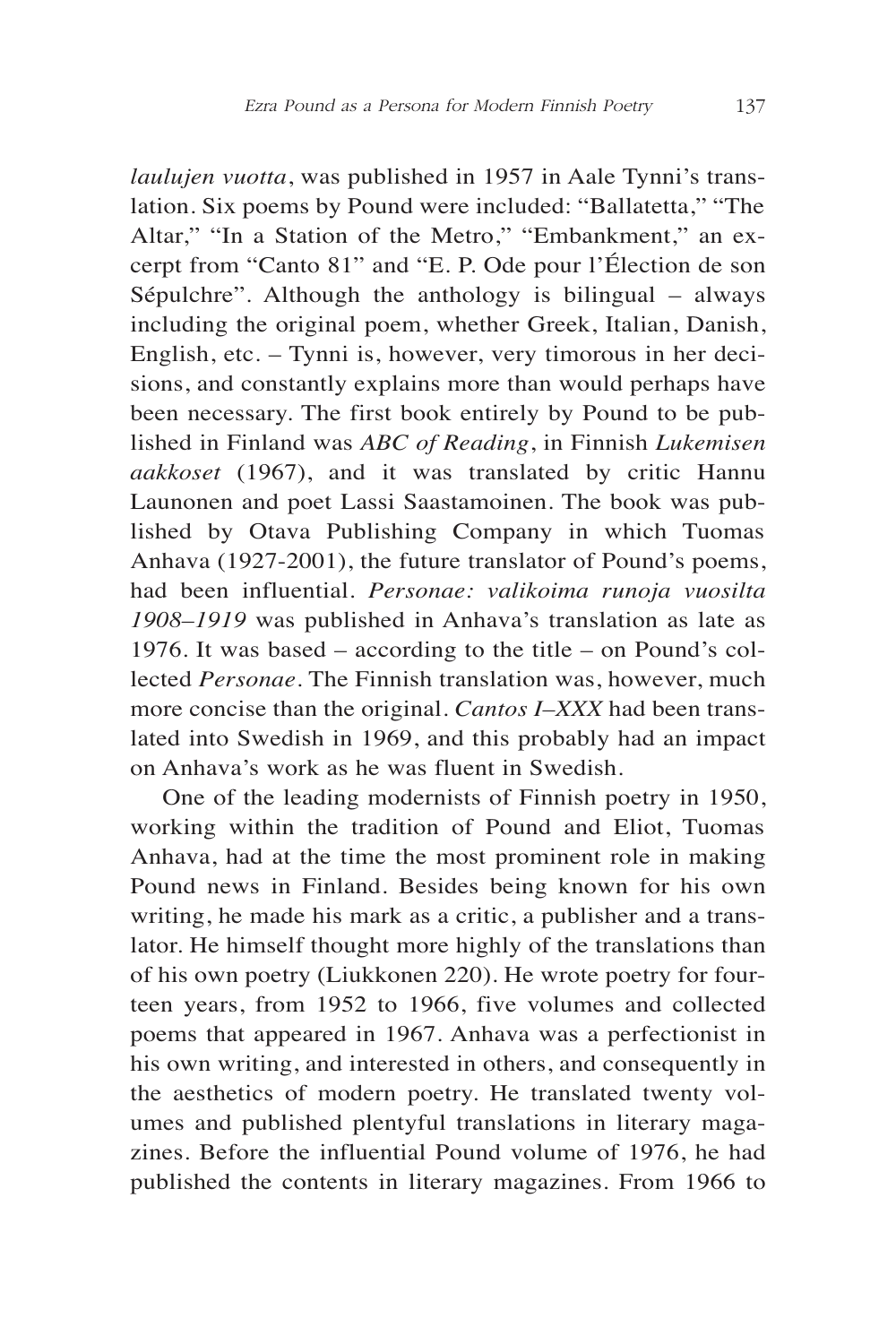1979, Anhava was the editor in chief for *Parnasso*, a journal with a powerful impact on Finnish literary life. Even though Anhava has in Finland gained a reputation as a great Anglophile, and especially as a translator, in fact he did not translate much English or American literature (Laitinen). The connection to Pound was perhaps related to – or at least strengthened by – a shared interest in Eastern literature. A *Parnasso* special issue of 1959 on Japanese literature included a cycle of tankas translated by Anhava with introductory essays. This issue also contained a short story, "Tokio," by Fumiko Hayashi. The source text for the translator had been Pound's translations, as well as a cycle including contemporary Japanese poetry (Laitinen).

One of Anhava's disciples was Pentti Saarikoski, who became one of the most important translators in Finland, translating over seventy works of ancient and modern literature including the *Odyssey* and James Joyce's *Ulysses*. He never translated Pound, but Pound had an impact on his poetry, and in what follows I'd like to show two examples of this impact. In 1961 Saarikoski published his third collection *Maailmasta* ("Of the world"). This collection included a poem called "Autolla ajoa öiseen aikaan" ("Car driving through the night") that according to Saarikoski was "almost a rip-off" of Pound's famous haiku "In a Station of the Metro." This statement is interesting because Saarikoski's poem does not really echo Pound's poem. This is how the poem goes in Finnish:

Ajettiin hillitöntä vauhtia pimeää tietä pitkin keltavästäräkki käveli mustan oksan päästä päähän. (14)

We were driving at a cracking pace along a dark road, a yellow wagtail walked a black bough, from end to end.

When compared to Pound's "In a Station of the Metro," "The apparition of these faces in the crowd; / Petals on a wet, black bough," it is obvious that instead of the immobility so apparent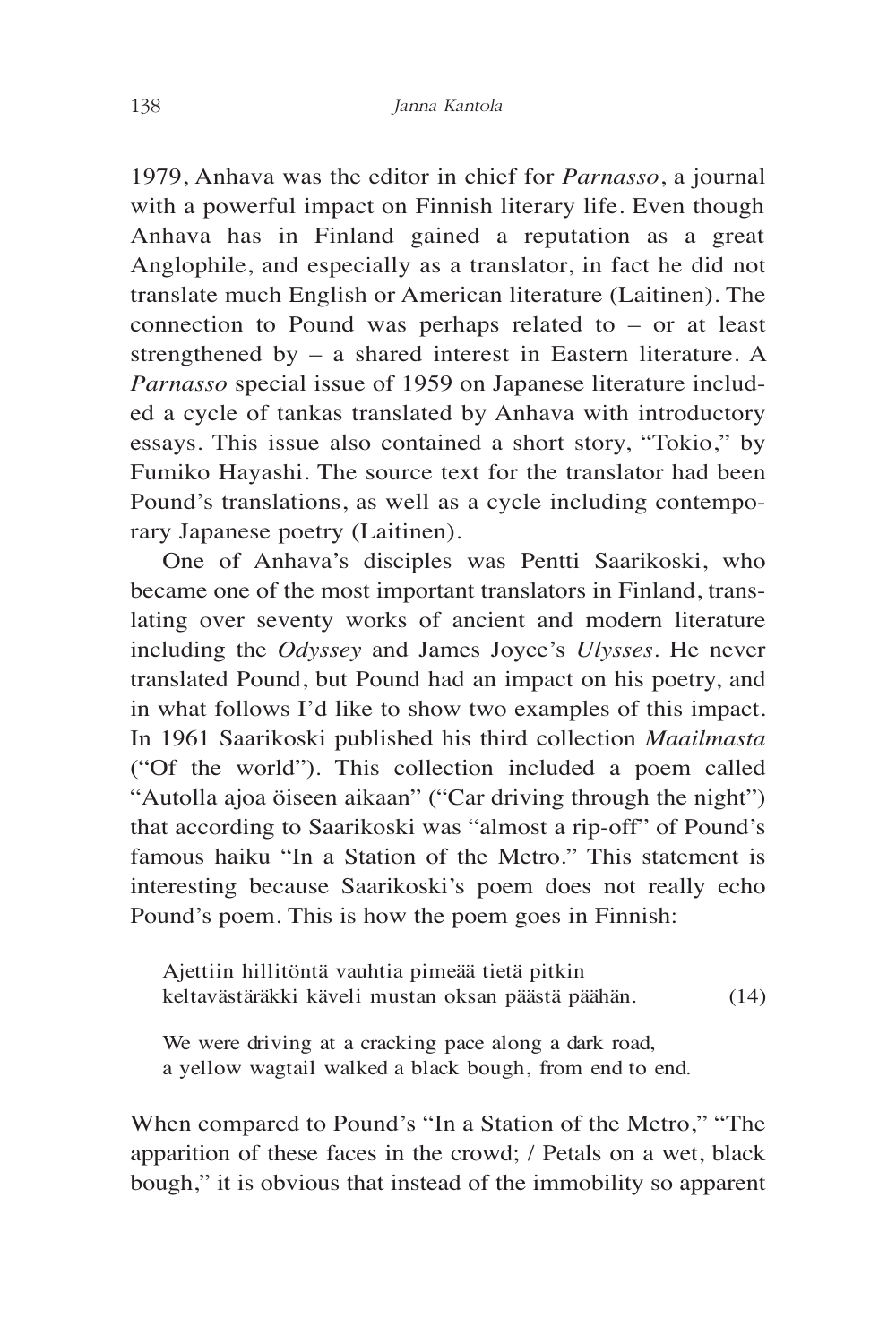in Pound's poem, movement is accentuated in Saarikoski. This, *mutatis mutandis*, might then serve as an outcome of the experiments Pound suggested in *ABC of Reading*. Saarikoski's poem shares, however, some obvious similarities with Pound's haiku. Like "In a Station of the Metro," "Autolla ajoa öiseen aikaan" is composed of two juxtaposed lines, each including an image of its own. Put together, these images naturally comment and explain each other. With Saarikoski's poem the images get even more points of comparison, as Pound's poem is activated not only by Saarikoski's own claim of plagiarizing Pound's poem, but also by the use of a shared detail, the image of a "black bough." Thus the whole poem can be seen as commenting on Pound's poem. In the following poems in the collection, Saarikoski is not, however, faithful to Pound's style, nor to the maxim "DICHTEN  $=$ CONDENSARE." On the contrary, the collection is otherwise written in a verbose style. This then accentuates even more the strange detail, the "plagiarized" poem. "Autolla ajoa öiseen aikaan" and "In the Station of the Metro" run nonetheless as a thread and as a point of departure through several poems of Saarikoski's collection. The poem "Metsät" ("Forests"), which is the second of the third section in the collection, is connected to the "plagiarized poem" and to Pound's poem. The detail in "Metsät" that activates the earlier poem is "pimeä tie" ("the dark road") in the opening line "Avoautossa koko konstellaatio pimeällä tiellä, / meluisa seurue" ("In a convertible the whole constellation on the dark road, / the noisy party of people") that also "explains" the Pound-like poem. As the poem proceeds, the connection to Pound's famous haiku becomes explicit:

Valaistu auto on pimeällä tiellä lintu mustalla oksalla, tai ihminen seisoo valoisassa metsässä eikä hänellä ole kädessä kukkaa, ei kukaan ehdi keksiä oikeaa vertauskuvaa. (18)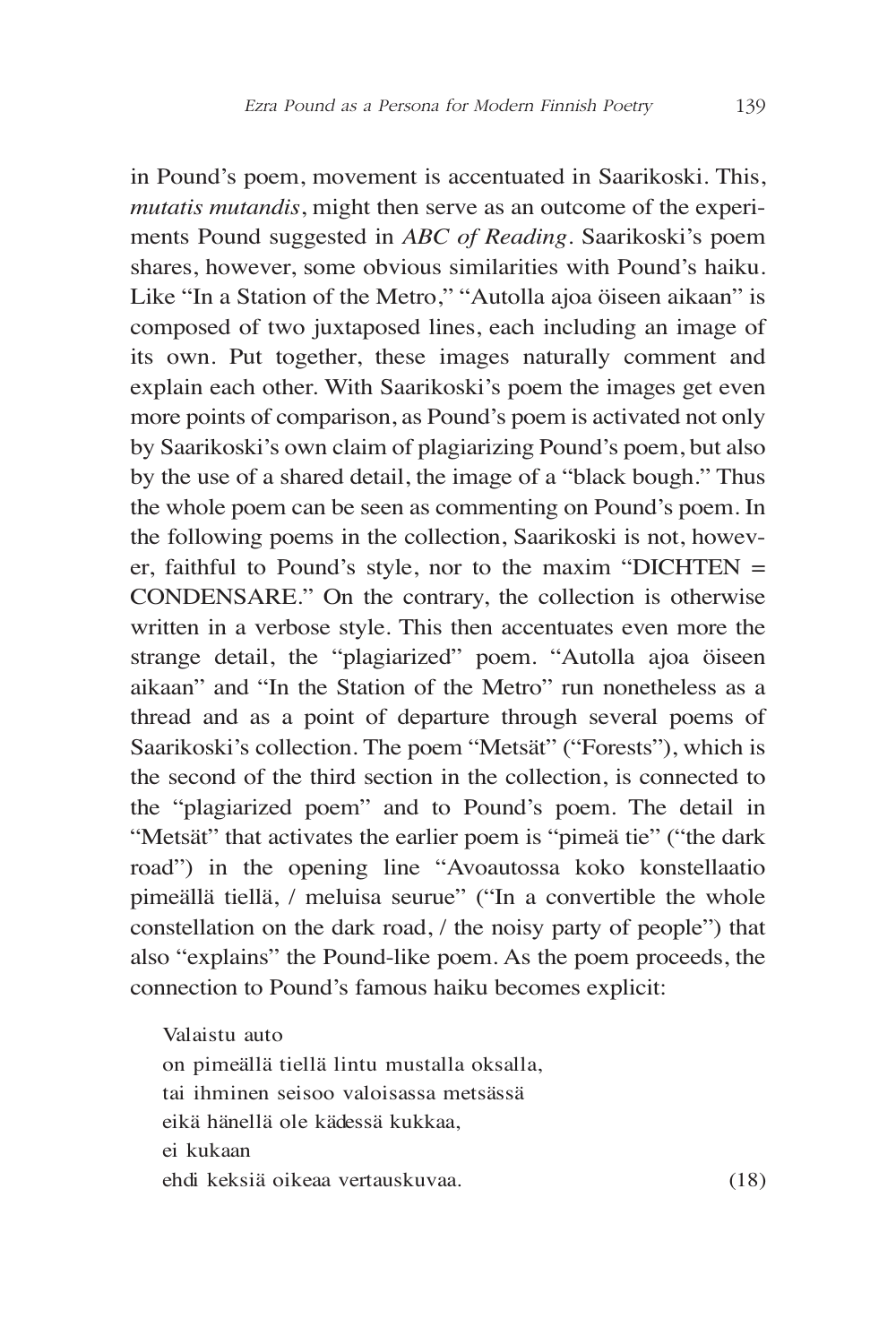The car in a spotlight is on the dark road a bird on a black bough or a man stands in a forest full of light not holding a flower in his hand, and nobody figures out a fitting metaphor fast enough.

The poem questions the imagist ideas of clarity and precision by the use of denial, as in the end of the quotation. This denying is then opening doors for alternative paths, for the "yes", such as the final image of the non-existing "fitting metaphor".

As is well known, Pound used a great deal of foreign words and expressions in his poems. Equally known is that he was not at all precise in these citations. Saarikoski, a polyglot and a translator of classical languages, exploited strangeness to some extent in a like manner. Even though he opposed the academicians, the professor-translators as he called the verbally less gifted classicists, he was quite a pedant in the use of foreign languages. As a translator, he was quite the opposite; the Finnish translators even connect a certain type of high-handedness in translation to a Saarikoski-related term (siepparisyndroomab – the word derives from Saarikoski's well known translation of J. D. Salinger's *The Catcher in the Rye*). Like Pound, Saarikoski used a lot of exotic or ancient names, to give a bit of a magic or ambiguity to the whole. A fine example of name dropping Saarikoski-style, is poem XI in the collection *Tanssiinkutsu*, "Invitation to the dance," from 1980. The poem is interesting in context, since Pound makes an actual appearance in it. I quote Anselm Hollo's translation:

Here, Ez a comfortable rock for you to sit on next to an apple tree and pine they just keep growing there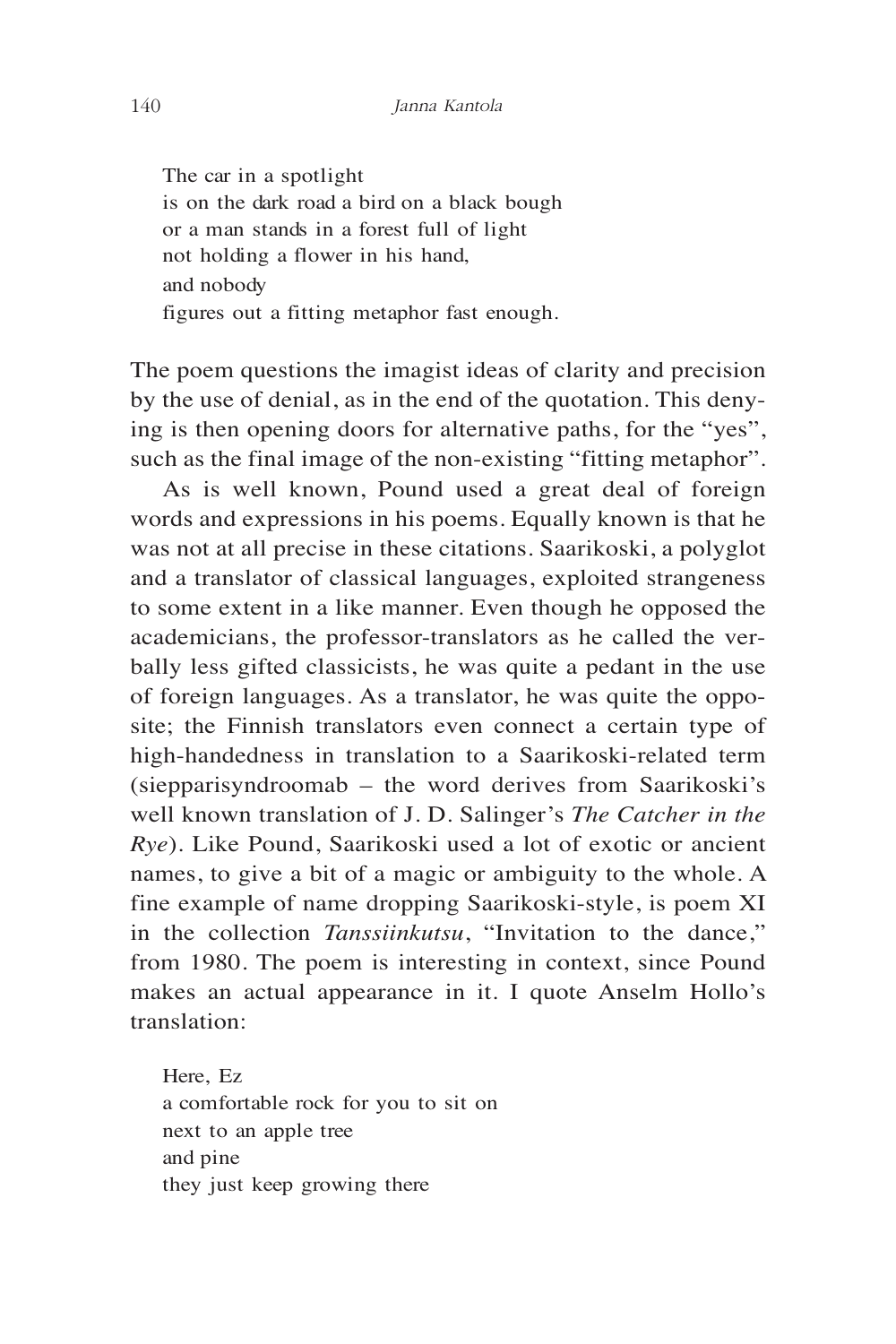cats jump into your lap the sun sets the blackberry leaf when you study its veins close up smells like papyrus and you could give some extra homework to Eliot and all of us (Saarikoski, *Trilogy* 100)

The translation is even chattier than the original as the "Ez" in the translation stands for "Ezra" in the original. What, then, is Saarikoski doing in the poem, chatting in such an amiable way with "Ezra"? First of all, the speaker – I'm tempted to call the speaker by the poets' name – is of greater importance than the distinctly referred to "Ezra" and "Eliot." It might seem that due to the use of names the speaker actually beclouds the very distinctness of his own voice. But this is only apparent: by using names Saarikoski is rather accentuating the content of his utterance. Rather than identifying with his predecessors, Saarikoski distances himself distinctly from Pound through his tranquil way of chatting, as if just expressing thoughts that happened to flash through his mind. The chatty style is in apparent contrast with Pound, and with Pound's maxim "dichten=condensare," especially in the very beginning of the poem. Pound's style is however slightly touched upon after the middle of the poem when the speaker picks a blackberry leaf and examines its veins with care. Further, the "scent of papyrus," which the leaf gives off, reminds one of Pound's "Papyrus," and its way of alluding to, or rather citing, a fragment by Sappho. This is interesting not only because Pound in his *ABC of reading* tells young people to read Sappho, but also because Saarikoski, as a young man, had himself translated Sappho's fragments into Finnish. Saarikoski was not, however, a thorough pupil of Pound, given that he later introduced a counter-argument to Pound's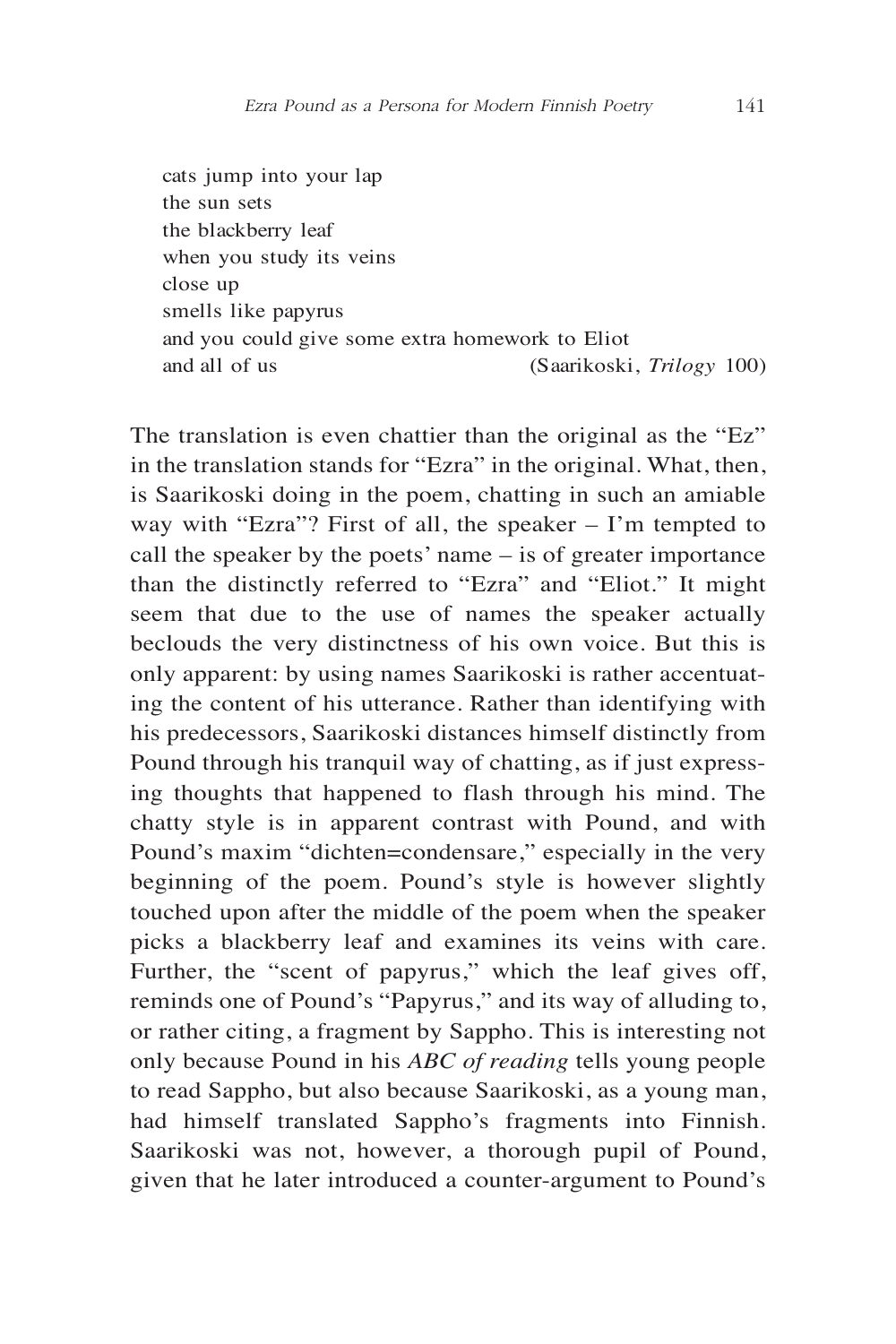maxim in *Tanssilattia vuorella* (20) where the speaker states that "runous on neuvonpitoa", that is, dichten = negotiating. This was done only a year after Anhava's collection of Pound's poems in Finnish; perhaps as a wink to both influential men.

After the attention that Anhava and Saarikoski had paid to Pound, it took yet another sixteen years for a new Pound translation to be published on a wider scale. In 1992, one of the most significant publishing houses in Finland, Werner Söderström Incorporated, published an impressive selection of North-American poetry, *Tähtien väri. Valikoima amerikkalaista runoutta*, edited by Ville Repo, himself an influential figure in Finnish publishing. The collection portrayed eight North American poets: Walt Whitman, Emily Dickinson, Robert Frost, Vachel Lindsay, Marianne Moore, T.S. Eliot, E. E. Cummings, and Ezra Pound. The section on Pound is remarkable, and it includes cantos 17, 45, 47, and excerpts from *The Pisan Cantos*. However, this anthology did not take Finland by storm.

As some kind of a conclusion, it could be said that Pound – and Eliot – with a little help from their friends, those who translated them, showed that new ways of writing were possible in the Finnish language. Pound always remained the poet that poets read and appreciate, more than Eliot who has, so far, enjoyed a wider readerships in Finland.

University of Helsinki

## Works Cited

Laitinen, Kai. "Tuomas Anhava." Manuscript. *Suomennoskirjallisuuden historia*. Ed. Urpo Kovala, Outi Paloposki, H.K. Riikonen. Helsinki: SKS, forthcoming.